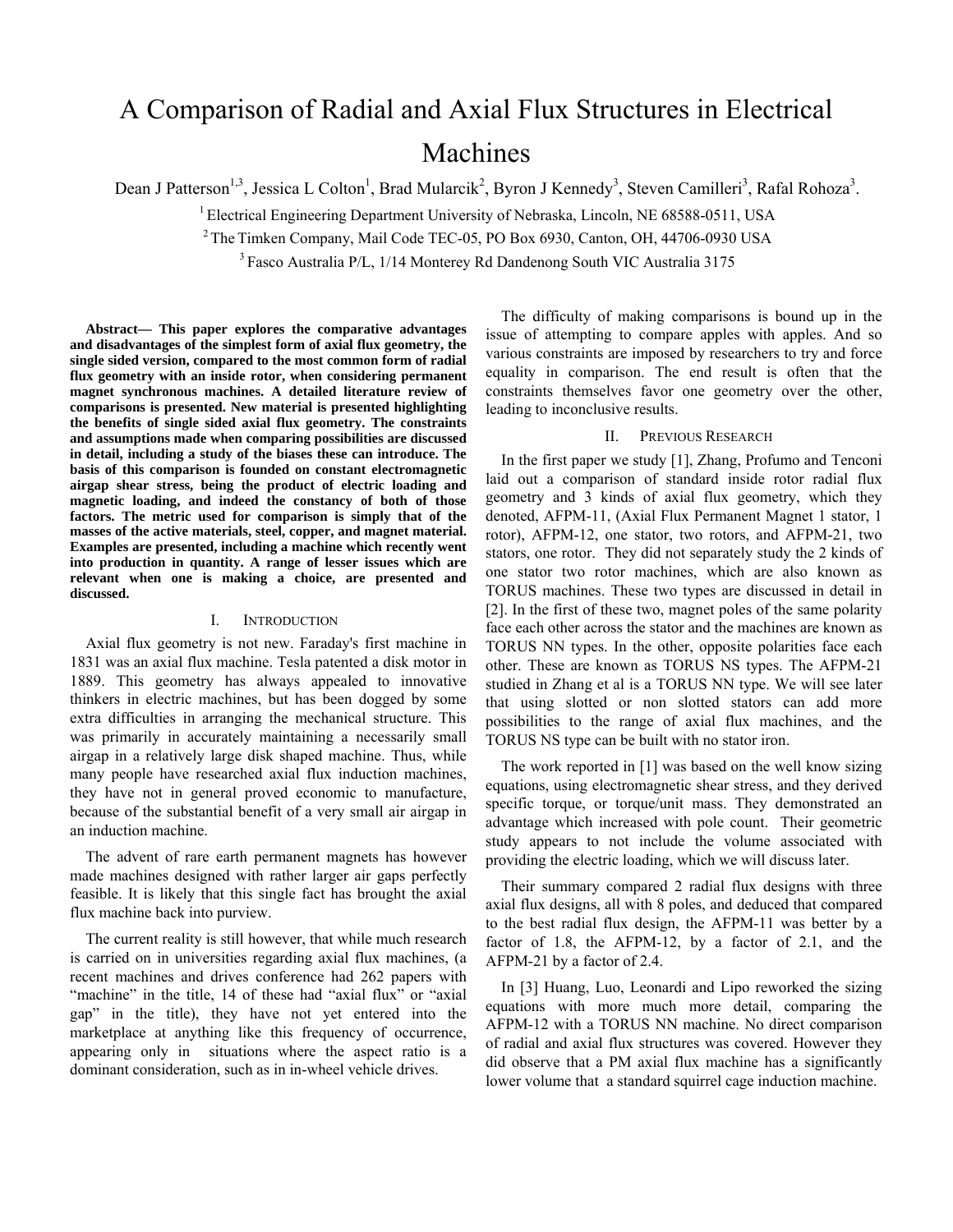In [4] Simsir and Ertran looked only at the TORUS NN machine comparing it with a traditional radial flux machine, for a single application. They concluded that the axial flux brushless dc motor has a much higher specific torque than the radial flux brushless DC motor, and again that this advantage increases with pole count.

In [5] Huang, Aydin and Lipo studied not so much the sizing of the machines, but rather the noise and torque ripple characteristics for marine propulsion.

In [6] Sitapiti and Krishnan studied radial geometry and 4 different axial flux geometries. These were a slotted single sided, an unslotted single sided, (both AFPM-11), two stators and one rotor (the AFPM-21), and a variant on the TORUS NS machine in which the single stator had no iron, using just an airgap winding. They carried out detailed designs at 5 different power levels of all 5 geometries, attempting to produce similar performance and efficiency. They concluded that the axial flux machines always have a smaller volume than the radial flux machines for the same torque rating, but also pointed out that slotless designs needed more copper and more magnet material, which would impinge on overall cost.

In [7], Cavagnino, Lazzari, Profumo and Tenconi studied, primarily from a thermal standpoint, the standard radial flux machine and only the 2 stator one rotor machine (AFPM-21). This paper goes into a very high level of detail but ultimately considered designs that ensured that the wasting surface was adequate for the losses generated. They carried out designs for a range of aspect ratios, or D/L ratios, and showed very high specific torque in buildable machines for axial flux machines at large D/L ratio. In general an axial flux machine with a small D/L is not viable.

 In [8], Rahman conducted a three way comparison between radial flux, axial flux and transverse flux motors for an "in wheel" motor application for an electric vehicle. The comparison is based on a patented "twin pole" winding scheme. The comparison is done based on a physical size constraint, and 9 pole pairs. The radial flux and transverse flux motors used the configuration of the rotor outside the stator, while the axial flux is a single sided configuration. The motors were also designed with 5 phases. The reason stated for this to reduce cogging torque. The results were that the radial flux motor had a slightly better performance than the axial flux motor. The transverse flux motor had the best performance, but it was designed with 20 pole pairs instead of nine. At nine pole pairs, the transverse flux model would not converge, so 20 pole pairs was used instead. The comparison was done based on one pole count, and a fixed package size. Rahman does state that the axial flux motor would exceed the performance of the radial flux motor if the D/L ratio was greater than 5. With the dimensions used for the comparison, the D/L ratio was 3.5. Rahman also reports that the cogging torque was lower for the axial flux design.

In [9] Parviainen, Niemela, Pyrhonen, and Mantere reported a detailed study comparing traditional radial flux geometry to the two slotted stator one rotor axial flux machine, (AFPM-21). Mechanical constraints were discussed and included in the analysis. Their final comparison was on cost of the active materials only. Their conclusions were that at 8 poles the 2 designs were very similar cost, and that at greater than 8 poles the axial flux geometry was lower cost than the radial flux.

In [10] Akatsu and Wakui began by presenting a design method. Their results reported that a 50 kW radial flux machine had a volume of 2 liters, while the axial flux machine with the same rating had a volume of 1.3 liters.

The general message of all the above is fairly clear, that researchers have demonstrated that at a high pole count, and if the aspect ratio is free or constrained to large D/L ratios, any of the axial flux geometries should be seriously considered.

# III. SINGLE SIDED VS DOUBLE SIDED AXIAL FLUX **MACHINES**

Only a minority of the studies discussed above considered the single sided, or one stator one rotor, (AFPM-11) axial flux machine. Those that did, tended to compare single and double sided versions at the same radius. However if one has a torque specification and the dimensions of the two competing machines are essentially free, then the single sided machine has a significantly higher utilization of active material.

The development below starts with a single sided machine, and then doubles the amount of material. This is done firstly by staying at the same stator outer radius, and making a double sided machine, (AFPM-21). A second approach is then to reallocate the second lot of active material to make a larger single sided machine. The derivation shows a 41% increase in torque/power for the enlarged single sided machine over the double sided machine. A similar derivation can be applied to the TORUS type machines. This will be left to the reader.

Starting with a single sided axial flux machine as a baseline, The torque,  $\tau$  (Nm) in terms of the airgap area A (m<sup>2</sup>), the electromagnetic air gap shear stress  $\sigma$  (Pa), and the average radius of the airgap annulus  $R_{av}$ , (m) is

$$
\tau = \sigma A R_{av} \tag{1}
$$

We introduce the ratio of inner to outer radius  $\alpha_{ax}$  (the subscript denoting "axial" and "radius"), so that we can write equations in terms of the outer radius  $R<sub>o</sub>$ .

In [3], Huang et al. showed that the optimum value of  $\alpha_{\text{ax r}}$  is dependent on many factors such as electrical loading, flux density, frequency, material and machine topology and therefore cannot be simply expressed as a single number. They also state that the optimum ratio of  $\alpha_{\text{ax r}}$  is in a relatively narrow band. Many derivations in the literature have supported this observation. To clarify this analysis, the ratio of  $\alpha_{\text{ax r}} = 0.6$  will be used. Interested researchers can readily proceed through the analysis with their own values if they wish.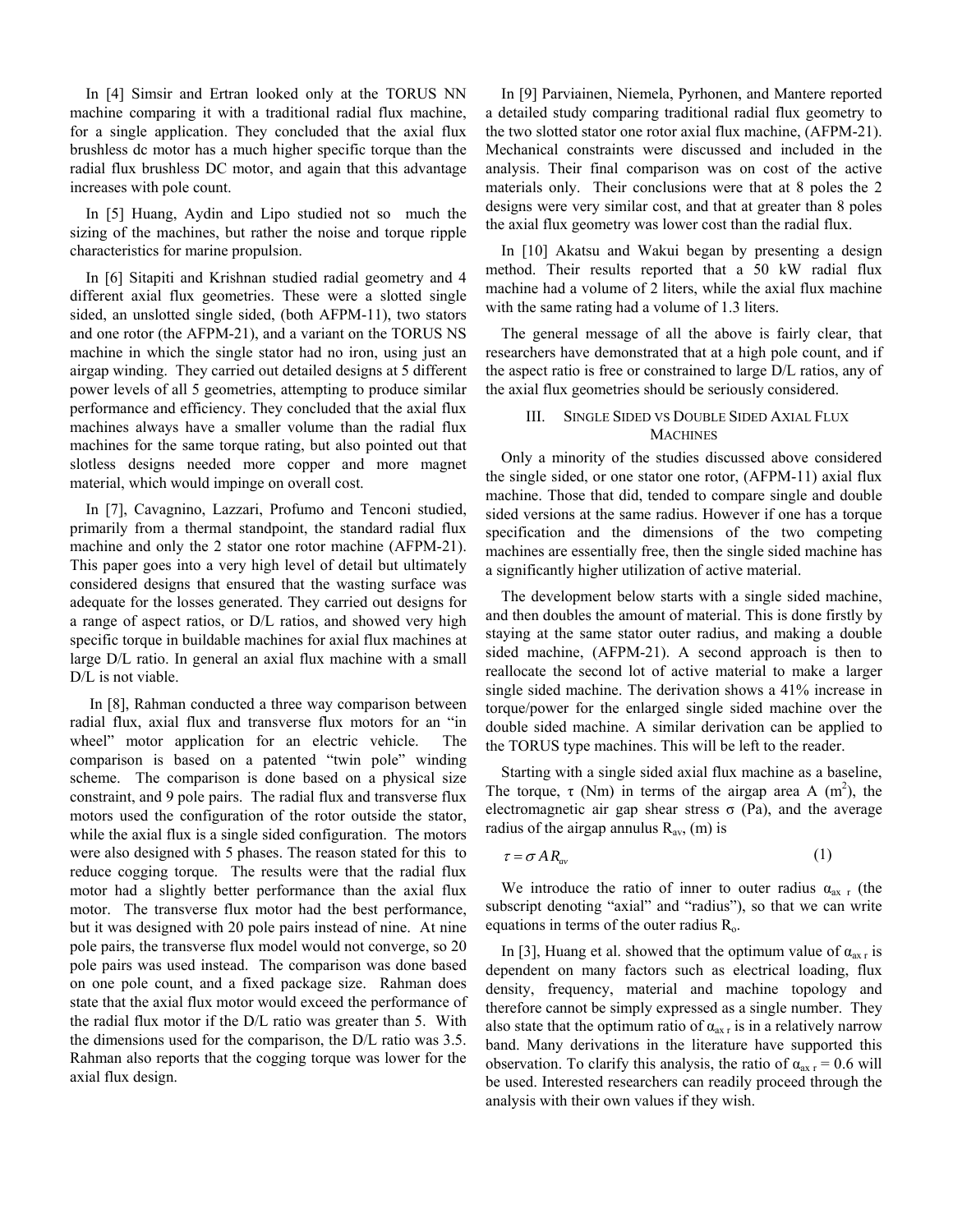Using this value we can write the air gap area as

$$
A = \pi (R_o^2 - (0.6 R_o)^2) = 0.64 \pi R_o^2
$$
 (2)

And the average radius can be given as

$$
R_{av} = 0.8R_o \tag{3}
$$

The torque in (1) can now be written as

$$
\tau = \sigma (0.64 \pi R_o^2)(0.8 R_o) = 0.512 \sigma \pi R_o^3 \tag{4}
$$

If the overall axial length of the machine is L, the volume is

$$
V = \pi R_o^2 L \tag{5}
$$

And the torque density (torque/unit volume) is then

$$
\frac{\tau}{V} = \frac{0.512 \sigma R_o^2}{L} \tag{6}
$$

Now if we double this motor by putting another stator on the other side of the rotor, thus 2 airgaps, requiring double the magnet thickness, the air gap area will double and the axial length will not quite double, since we do not need the rotor iron. However since we are discussing machines with high pole counts, where the rotor iron thickness tends to 0 as the pole count rises, we will keep the analysis simple by assuming the axial length doubles. This machine has twice the airgap area of the single sided machine, thus we can see that the torque doubles, and also the volume doubles, so that the torque density remains the same. This result is observed in the literature discussed above.

Rather than doubling the air gap area by adding a second stator, the single stator machine can be made with a larger radius that doubles the air gap area. The new outer radius Ro' is got from simple geometry, equating areas, and is clearly

$$
R_o' = \sqrt{2} R_o \tag{7}
$$

A very good estimate of the torque of the larger radius single sided machine is

$$
\tau' = \sigma \ 2A \ R'_o = 2\sqrt{2} \ \tau \tag{8}
$$

Since the electric loading (the slots and copper) are the same, and the magnet thickness is the same, the volume approximately doubles. More yoke and rotor back iron would be needed at the same pole count, however a good designer would increase the pole count for the larger diameter to better handle end turn loss, so a good estimate of the volume increase is that it doubles.

The torque density of the larger radius motor is therefore

$$
\frac{\tau'}{V'} = \sqrt{2} \frac{\tau}{V} \tag{9}
$$

Thus while doubling the active material by taking a single sided machine and doubling it at the same radius to produce a double sided machine results in the same torque density, reallocating the extra material to a larger single sided machine results in an increase in torque density by a factor of  $\sqrt{2}$ 

Therefore a single sided machine has a torque density, or a torque per unit mass of active material that is  $\sim$  41% larger than that for a double sided machine.

## IV. ROTOR VOLUMETRIC ADVANTAGE

There is a very definite volumetric advantage to axial flux machines at reasonably high pole counts. The inside volume of a traditional radial flux rotor, or indeed the stator on an outside rotor radial flux machine, is not used electromagnetically. Ingenious solutions for "slinky" style wound stators for outside rotor machines, and spiders to support a rotor structure, will not save volume, but will save active material, and hence both active and passive mass.

Figure 1 shows a single sided axial flux starter alternator attached to an 11 hp (8 kW) single cylinder i.c. engine. All of the 8kW mechanical power from the i.c. engine is converted to electrical form, at  $\sim$  94% efficiency by the alternator. The relative volumes of the two machines are salient.

# *A. Derivation of Volumetric Advantage*

We will derive here an estimate of the volume "wasted", i.e. not used for electromagnetic purposes, in both an axial flux and a radial flux machine rotor. We make a few numeric assumptions for clarity, however the analysis can be redone with different numbers than those assumed here. We begin by assuming machines typically have a flux density in the rare earth magnet of 0.8 T and in the steel of 1.6 T. Under these assumptions then the amount of rotor back iron necessary is



Fig. 1: 11 hp (8kW) i.c. engine with 8kW single sided axial flux starter alternator attached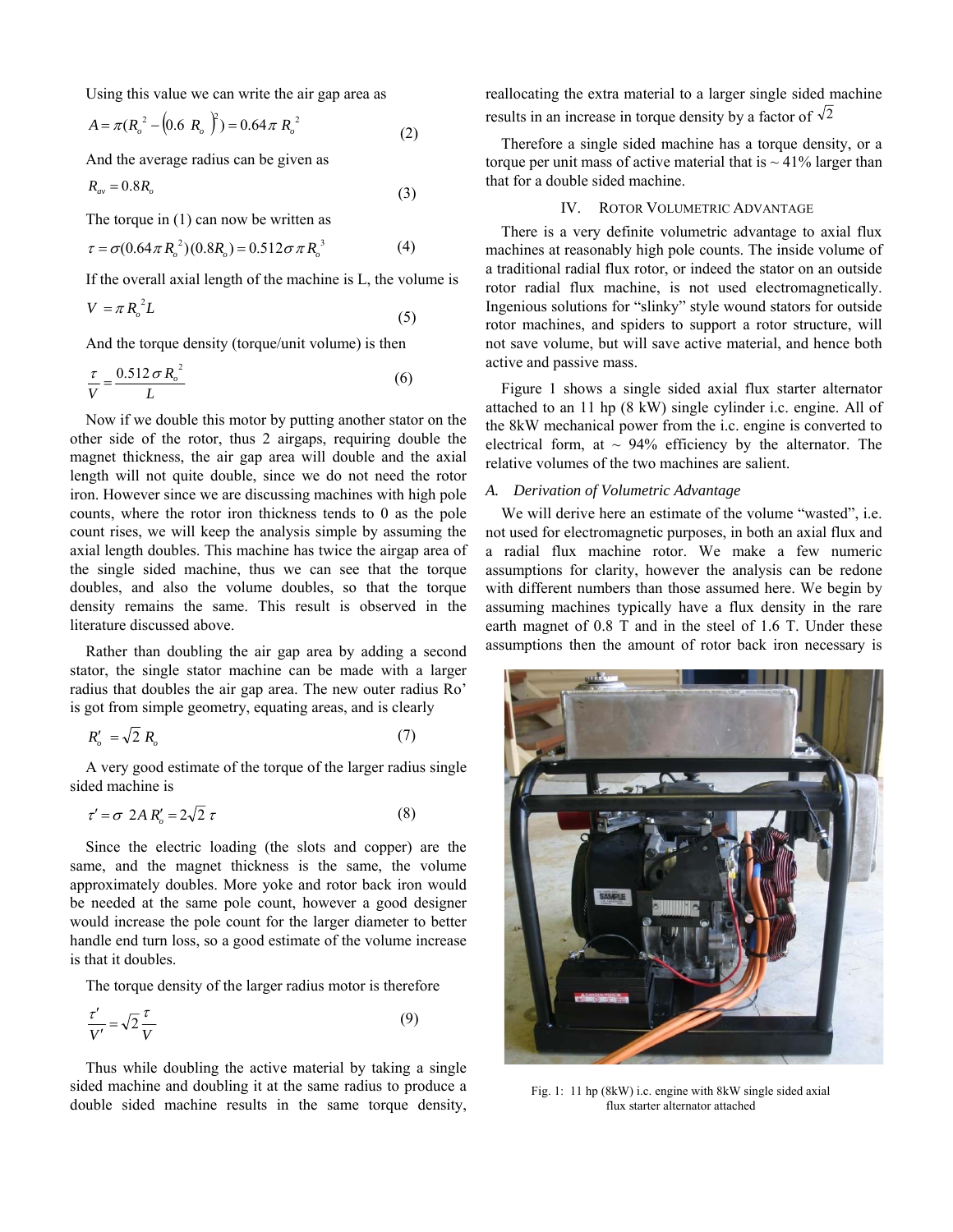equal to  $\frac{1}{4}$  of the magnet pole arc width. In an axial flux machine this is computed at the average radius, and results in the thickness of necessary rotor back iron. If the  $\alpha_{ax}$  is 0.6, then clearly 36% of the circular blank is not used for electromagnetic purposes. This is independent of the pole count. In a radial flux machine the fraction of unused material is strongly dependent on both the pole count and the rotor radius.

For consistency we define an  $\alpha_{rad}$  being the ratio of the rotor radius of a radial flux machine to the outer radius of the stator, for which we will continue to use  $R_0$ . Thus the rotor radius can be be written as  $\alpha_{rad}$  R<sub>0</sub>. If there are p poles, then the maximum width of a magnet pole is  $2 \pi \alpha_{rad r} R_o/p$ . If the radial length of the magnet piece is  $l_m$ , then the inner radius of the used back iron

$$
R_{inner} = \alpha_{rad\,r} \ R_o - l_m - \frac{2\pi\alpha_{rad\,r}R_0}{4p}, \ (10)
$$

And the wasted volume, for a stack length of  $l_s$ , is

$$
V_{waste} = \pi R_{inner}^2 l_s. \tag{11}
$$

Since the rotor outer radius is  $\alpha_{rad}$  <sub>r</sub> R<sub>o</sub>.-l<sub>m</sub>, the fraction wasted,  $\alpha$  rad waste can be derived as

$$
\alpha_{rad\, waste} = \left(1 - \frac{\pi \alpha_{rad\,r} \ R_o}{2p(\alpha_{rad\,r} \ R_o - l_m)}\right)^2 \tag{12}
$$

This is plotted below using some typical values such as  $l_m$  = 3mm, firstly at a rotor radius of 50 mm, as a function of p, and then at a value of p=10 for a range of rotor radii.



Fig. 2. Percentage of volume wasted in a 50 mm radius radial flux rotor as a function of pole count



Fig. 3. Percentage of volume wasted in a 10 pole radial flux rotor as a function of radius.

These values should be compared with the 36% for the typical axial flux machine.

### V. TORQUE PRODUCTION

The torque produced by a single sided axial flux machine using the introduced notation is, as derived above, with the variable  $\alpha_{\text{ax r}}$  restored, as

$$
\tau = \sigma \pi R_o^3 \left( 1 + \alpha_{\alpha x} - \alpha_{\alpha x}^2 - \alpha_{\alpha x}^3 \right) \tag{13}
$$

For the radial flux machine, introducing  $\alpha$  rad asp to denote the aspect ratio, or diameter to length (D/L) ratio,

$$
\tau = 4\sigma \pi R_o^3 \left( \frac{\alpha_{\text{rad }r}^3}{\alpha_{\text{rad }ap}} \right) \tag{14}
$$

 For a given torque and electromagnetic air gap shear stress, each of these can be solved for an  $R_0$ . Then the actual air gap areas can be computed. Plotted below in Fig. 4 are the designs for a torque of 100 Nm at a shear stress of 20 kPa. For the axial flux machine, the parameter  $\alpha_{ax}$  has a significant effect, so we have plotted over a range of possible values. It should be obvious that at a fixed  $\alpha$  <sub>rad asp</sub>, there will be only one value of radial rotor radius, independent of  $\alpha$  rad r. The lower airgap area of the axial flux machine is clear, although for large values of  $\alpha$ <sub>rad asp</sub> the radial machine tends toward the axial machine.

The lower area required by the single sided axial flux machine compared with all but the most disc like radial machines is significant. It is also worth noting that this is on top of the volumetric saving. Thus a radial flux machine with an  $\alpha$ <sub>rad asp</sub> of 3 will actually have a stator diameter of about 10 -15 % more than the axial flux machine, and also a longer axial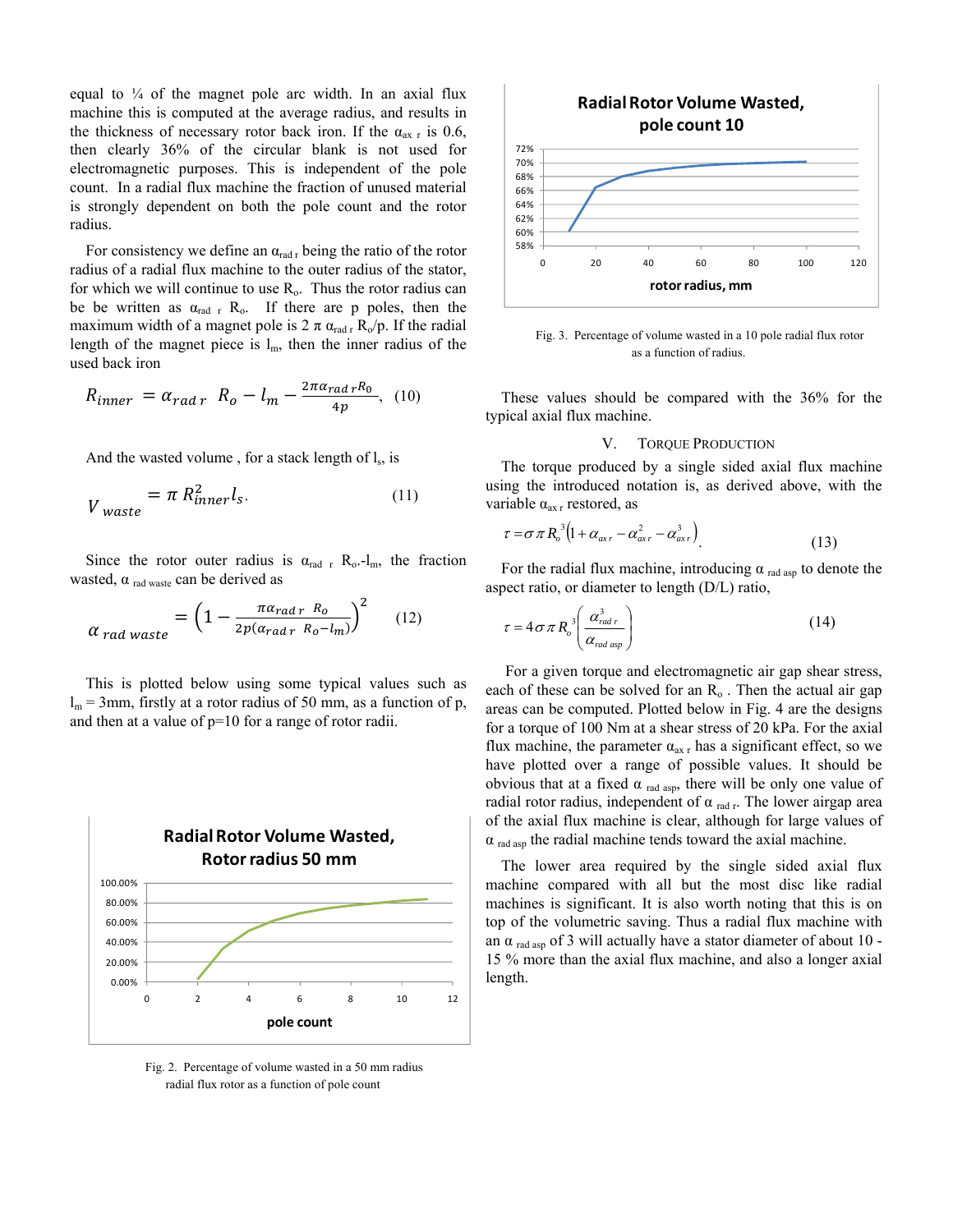

Fig. 4. Airgap area required for a single sided axial flux machine producing 100Nm using an airgap shear stress of 20 kPa, as a function of the ratio of inner to outer radius. Above this are shown the areas required for a range of radial flux machines for the same performance, parametrized by their aspect ratio.

This result directly influences the relative amounts of copper and magnet material in the two machines, as discussed below.

#### VI. DETAIL OF CONSTANT MAGNETIC LOADING

One might initially expect that the cost of magnetic loading in axial and radial structures would be the same per unit area. There are some variations however, firstly since at this stage of axial flux machine development it is common to use larger airgaps, as discussed earlier. This would then imply a higher cost for a given magnetic loading in the axial flux structure. The reality is that the differences are much smaller than one might imagine, and sometimes non existent. It turns out that the surface PMs for a radial flux machine, having curved surfaces, are invariably ground to shape from a pre-sintered block of material, and the cost of such magnets includes the wasted material. Thus premiums on cost of the order of 30% are usual. Then to aid retention, there are a range of examples in the market place where recourse has been had to some form of glass fiber or Kevlar "bandage" This retention mechanism then adds to the effective airgap from a magnetic point of view, so that the radial flux machine has a larger effective airgap than an axial flux machine. A common solution to both the cost of the curved magnet piece and the problem of magnet retention in a radial flux machine is to " shallowly embed" the magnets in pockets in the rotor, allowing use of flat magnet pieces. However the embedding of a magnet provides flux shorting paths, and the effective flux of the magnet is reduced by a factor of up to 20%. Further, attempting to reduce the "flux shorting" must be balanced against a reduced burst strength capability under over speed conditions. On top of this the manufacturing process for rotor assembly are particularly challenging.

 So while the costs are close, we have not been able to derive a workable analytic relationship, and each case should be considered independently.

### VII. DETAIL OF CONSTANT ELECTRIC LOADING

The physical amount of copper involved in the slot is clearly the same for a given current density, fill factor, and electric loading. Differences then appear in the end winding wastage. Most new machines are however using non overlapped windings, so the effect is smaller than it was historically. We will therefore assume that there is no significant difference in the copper cost per unit area for a given electric loading.

We then compute the amount of iron necessary in typical designs to

*a)*Provide the teeth to enclose and support the copper, and *b)*Provide the yoke.

We compute this as an area/unit length of the circumference of airgap in a radial machine, and of the circumference at the average radius in an axial flux machine. Clearly this then represents volume per unit length of the stack in a radial flux machine, and per unit length of the stator thickness in a single sided axial flux machine.

The requisite length will in general not be the same in two comparable machines, as shown in V above, however we are simply determining the cost per unit length around the machine on the understanding that this gives the area of steel per unit length, or by including a depth as discussed above, the cost of the steel per unit area for a given electric loading.

As stated above we assume a constant current density in the copper, and a constant slot fill factor.

We make a simplifying assumption that with rare earth magnets, the tooth width is the same as the slot width at the airgap. This results from a design for 0.8T in the airgap and a maximum of 1.6 T in the tooth. Interested researchers can readily follow this analysis with a different ratio.

We fix the slot length from the airgap to the slot bottom in the axial machine as  $l_{ax}$ , We assume a constant yoke "thickness"  $l<sub>y</sub>$  from the bottom of the slot to the outer radius (radial) or the back of the stator (axial).

We compute the amount of steel necessary to hold the same copper area/ unit length in both cases. The copper area in the axial machine per unit length is simply  $\frac{1}{2}$  l<sub>ax s</sub>. The slot length  $l_{rad s}$  will be less in the radial machine for the same area since the slot fans out. If the air gap radius in the radial machine is  $R_i$ , we can compute the copper area/unit length as,

$$
\frac{\frac{1}{2}\pi((Ri + l_{rad\,s})^2 - (Ri)^2)}{2\,\pi Ri} \,. \tag{15}
$$

Equating the two areas produces a quadratic in  $l_{ax}$ , which for a given values of  $R_i$  and  $l_{ax}$  can be solved. Taking only the positive root, This gives

$$
l_{rad\,s} = \left(-1 + \sqrt{-1 + \frac{2\,l_{ax\,s}}{Ri}}\right) R_i.
$$
 (16)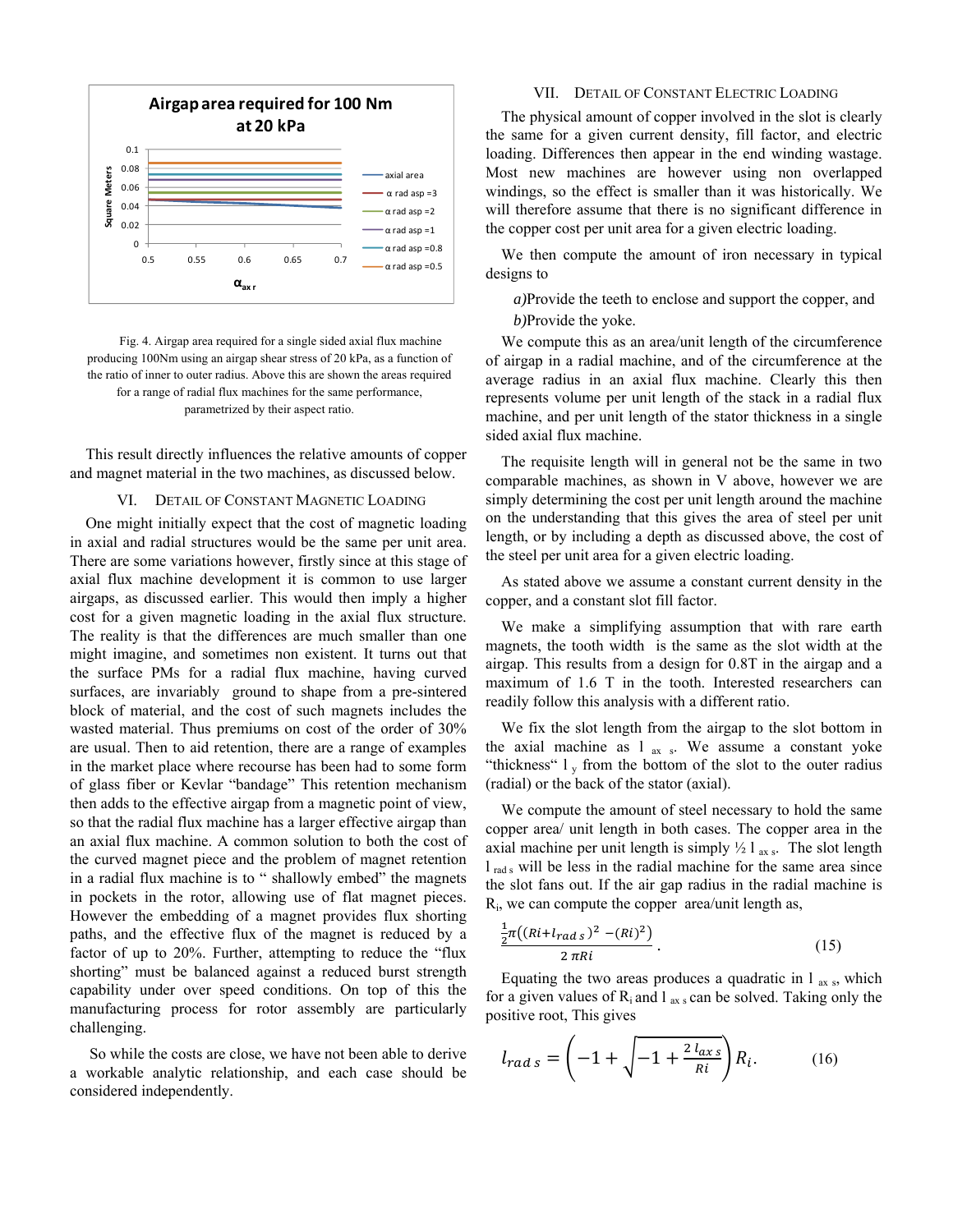

Fig 4. The fractional increase in steel, in a radial flux machine compared with an axial flux machine, in order to provide the same electric loading. This graph fixes  $l_v$  as 10 mm, and  $R_i$  as 50 mm, and allows the slot length in the axial machine,  $l_{\text{ax s}}$ , to vary

Given this, the area of the annulus needed for the radial machine per unit length, ignoring the scrap cut out for slots can be readily computed, simply adding  $l_{v}$ . The axial case is similarly simple. For comparative purposes, Fig. 5 above shows, for an  $R_i$  (radial) of 50 mm, and a range of axial slot lengths from 2mm to 30 mm, the fractional increase in steel required for constant electric loading in a radial flux machine.

#### VIII. SUMMARY OF COMPARISONS

Simple geometric manipulations have shown that the single sided axial flux machine has a considerable volumetric advantage over the traditional radial flux machine, and if the rotor of the radial flux machine is filled with electrical steel, a substantial consequent mass and cost advantage.

On top of this, the single sided axial flux machine can have a larger "effective torque arm" than the inside rotor radial flux machine at similar outer radii, which leads to a requirement for a lower airgap area to produce a given torque at a given magnetic and electric loading. This has a significant impact on the active material cost. Finally the cost of the same electric loading is shown to be noticeably higher in the radial flux machine.

# IX. "SHOW STOPPERS" & "URBAN MYTHS"

The observation made in the introduction about the relative uptake of the single sided axial flux machine in academia and industry is revealing. There are a range of issues some of which are either reputed to rule out the axial flux structure, and some of which are claimed to be significant advantages. Various of these have more basis in scientific fact than others. A sampling is introduced below.

## *A. Axial Attractive Force*

This is high, and a surprise to most people when they first encounter it, leading to concerns. However standard deep groove ball bearings do have quite a high axial load rating, and careful design and testing has shown that standard ball bearings, correctly used, are entirely adequate in a well designed machine. In fact it is usual practice to add axial loads to radial flux machines to reduce bearing noise using wave washers. Fasco has recently taken out a patent to reverse the usual wave washer thrust on one of the bearings to subtract from the magnetic force.

### *B. Stator construction*

Prototypes and small production quantities are invariably produced by the expensive process of milling or spark eroding slots in a tape wound toroid. However mechanically controlled "Punch and Wind" machines abound in the patent literature, and a lesser number of successful machines have been in operation for many years. Fasco Australia has developed a numerically controlled machine with a single punch and die that produces stators at a high rate, at low cost. Advantages are that the slot shape can be changed very easily, and the only steel wasted is that cut out for the slots. Such a stator production method should be seriously compared to the very expensive progressive die machines used for large scale radial flux lamination production.

## *C. Stator coils*

Coils on single teeth are in fact planar in an axial flux machine. Thus they are very easy to wind, and the use of rectangular section copper for high performance machines for example, is much simpler.

## *D. Airgap Maintenance*

It is true that PMs have allowed more leeway in this area, and most designers have taken advantage of that. However the efforts of practicing engineers in the process of continuous improvement is a remarkable thing, and we are finding ways to gradually refine our airgap tolerances

#### *E. Magnet Retention*

This is a substantial positive for the axial flux machine, where a simple lip on the rotor can manage magnet retention with no practical speed limitation.

## *F. Heat Paths*

In many applications it is relatively easy to allow the single rotor in free air to enjoy very poor heat paths from the source of heat in the stator, protecting heat sensitive rare earth permanent magnets, and allowing a lower heat specification for the magnet material. Further the flat back of the stator can usually be arranged to have excellent heat paths to whatever surface it is mounted to.